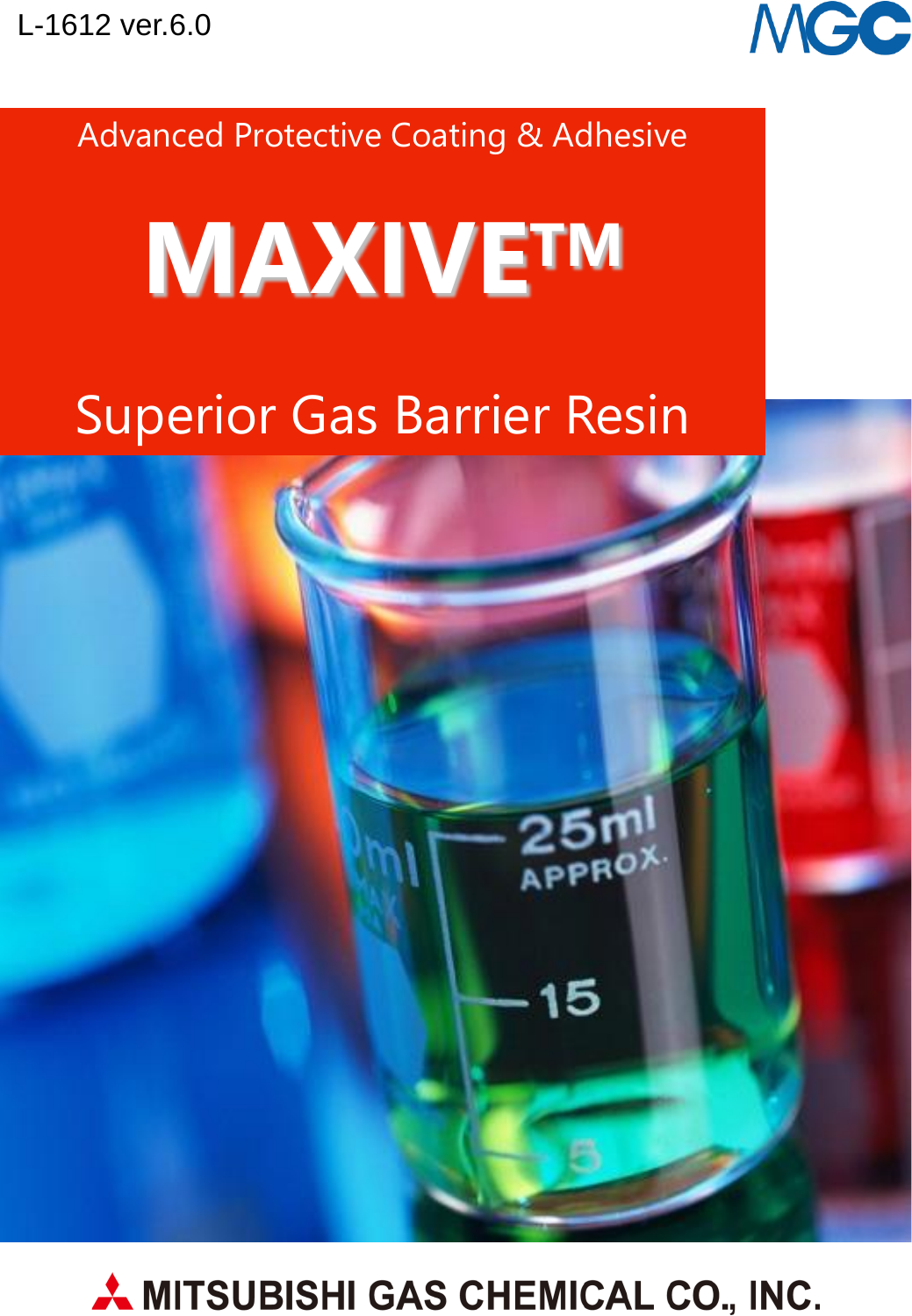

### **MAXIVETM Advantages**

- **Low** ➢ **Excellent Gas Barrier Properties**
- **Viscosity** ➢ **High Chemical Resistance**
- ➢ **Strong Adhesive**
- ➢ **Improve Processability & Clarity**

## **Composition & Applications**

| MAXIVE™ Composition |                  |              |                       |  |  |
|---------------------|------------------|--------------|-----------------------|--|--|
| <b>Component</b>    | <b>Material</b>  | Color        | <b>Viscosity</b>      |  |  |
| A                   | Poly Epoxy Resin | Clear Liquid | $2,000$ mPa $\cdot$ s |  |  |
| в                   | Polyamine Resin  | Clear Liquid | $1,300$ mPa $\cdot$ s |  |  |

Can be used in various applications where Excellent Gas Barrier especially in VM-PET & Chemical Resistance are required

Excellent adhesion of dissimilar materials

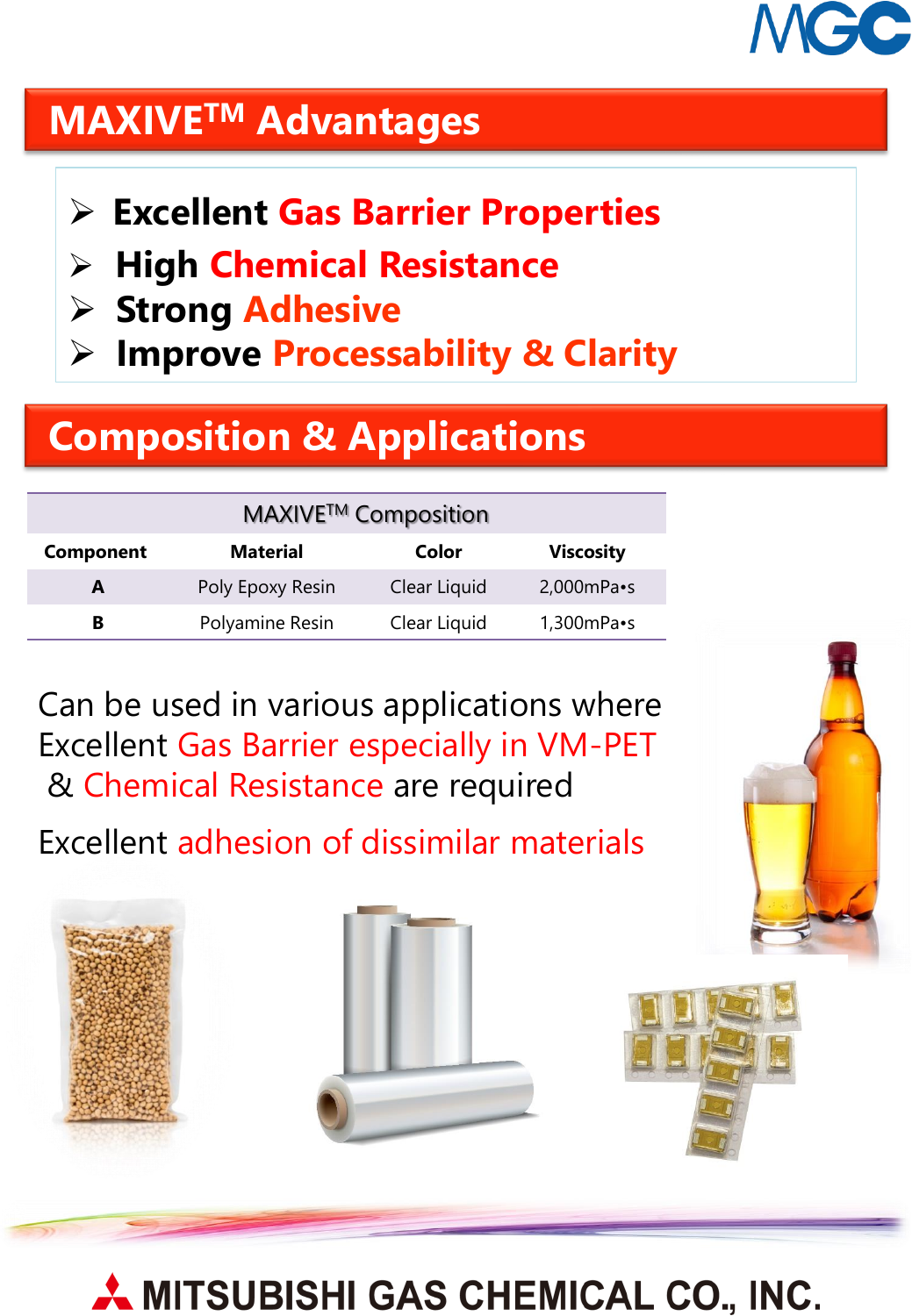

## **Adhesive for Barrier Film**

## **3-IN-1-SYSTEM-**

- *Alternative for conventional gas barrier films*
- *Eliminate need for Urethane Adhesive and Barrier Layers.*



## **Excellent Pinhole Resistance**

#### **Better Pinhole Resistance = Better O<sup>2</sup> Barrier**